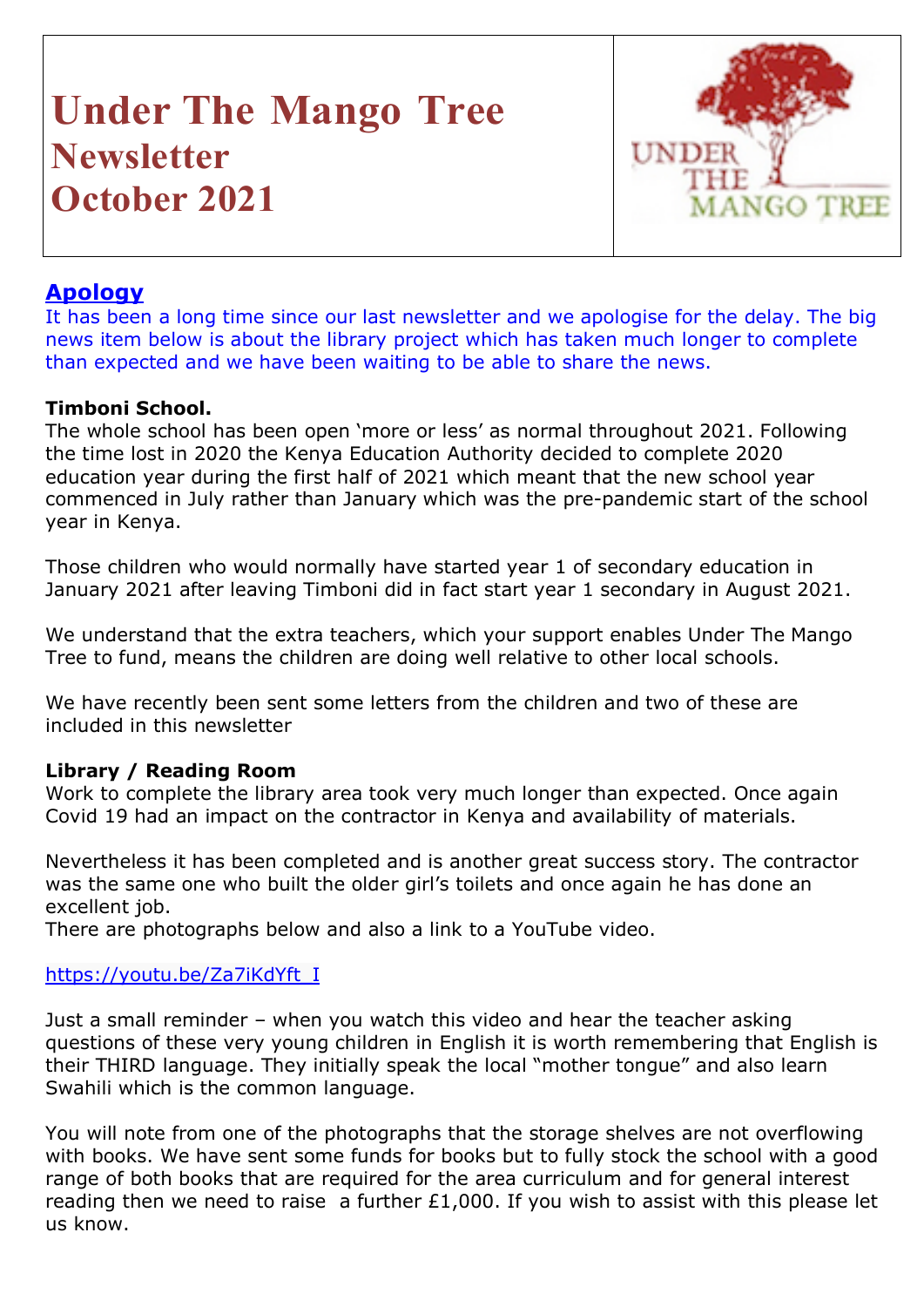

 $**$  The photograph to the right shows some of the pre-primary children enjoying the small play area that was funded some years ago. It is good to see this equipment well looked after in in use. Older children are 'forbidden' to use these items !!!

# **Secondary School Sponsorship**

Currently there are 7 children who have completed primary education at Timboni and are now in Secondary school receiving support with school fees through Under The Mango Tree. Three of these are fully funded and directly sponsored by Under The Mango Tree supporters, the other four are partially funded from general charity resources.

It is difficult to describe the huge difference it makes to the life chances of these young people from being able to successfully attend the full four years of secondary education. Regrettably there are still too many Kenyan children who are simply unable to fulfil their potential because they don't have access to the resources which would enable them to attend secondary school.

Communications with the secondary schools is sometimes a little difficult as we don't have good personal connections in those schools.

There is a further appeal at the end of this newsletter. If anyone would like to assist Hassan then please get in touch.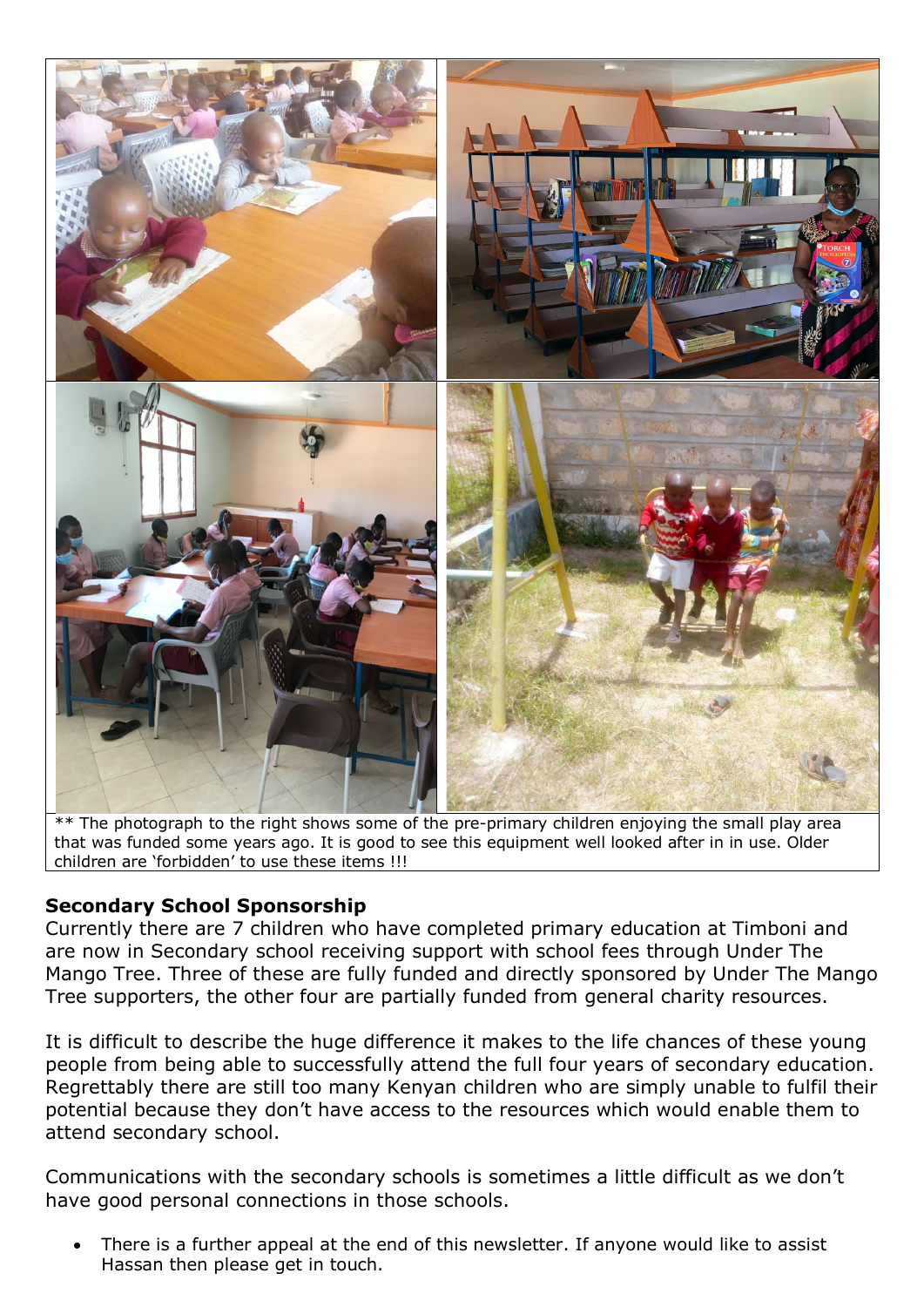#### **Fund Raising**

Thank you.

We are extremely grateful to those of you who have generously maintained your standing order giving, these donations are vital to our ongoing work. Similarly many of you make generous donations from time to time and again this support is very much appreciated.

We are still finding it difficult to plan and hold fundraising events although we have started to receive a small number of invitations to give talks. ( If you know of groups that would appreciate a talk and they are within reasonable travel distances please let us know).

#### **School Visits**

You may recall that a group of trustees and friends visited the school in February 2020 and we returned home just as Covid 19 restrictions were starting to be implemented. We have not been able to travel since and, so far as we are aware, no supporters have any current plans to travel to the school from the United Kingdom.

#### **Bishop Charles Makonde**

The following three pages contain a letter from Bishop Makonde together with a letter from a young man seeking some financial support for his secondary education. His fees are about £125 per year for two years. Please get in touch if you would like to assist.

Using latest technology we can now accept contactless donations in a new way.

Simple point your 'phone camera at this QR code and you will be taken to a "givealittle" page where you can make a card donation. It is safe and legitimate. Give a Little take a very small percentage of the donation to cover operating costs but the vast bulk of your donation arrives safely in Under The Mango Tree's charity account.



Gordon and Angela Atkinson Under The Mango Tree

# **Contact details:**

Under The Mango Tree c/o 73 Carlton Road Northwich, Cheshire CW9 5PW Email = utmtcharity@gmail.com Please see more information on our web site

**www.underthemangotree.org.uk**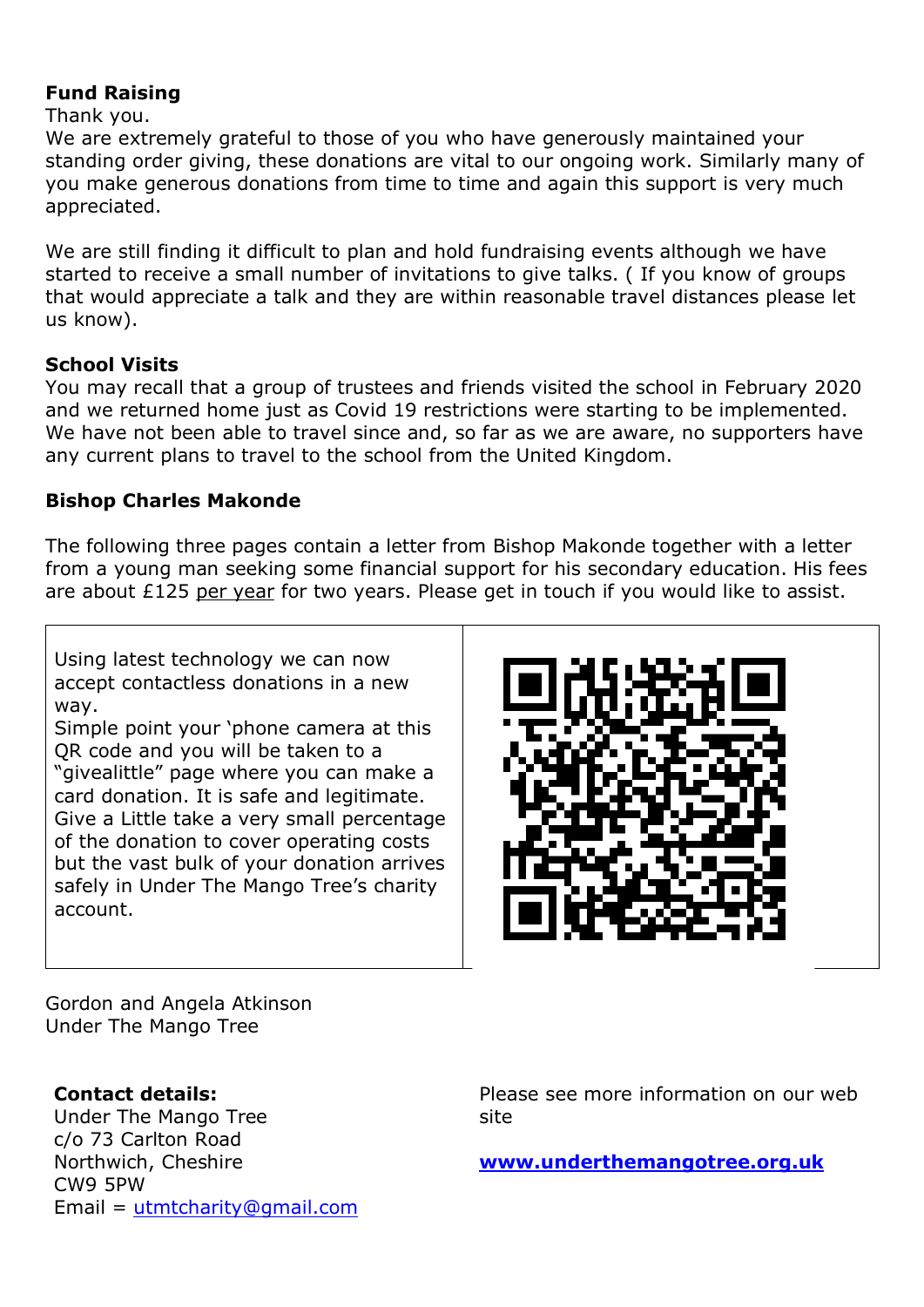Dear Friends,

Jambo wote!

Greetings to you all!

I am still here at Timboni Village Kambe, enjoying the natural warm weather. I had planned to be the UK over the Summer, but due to Covid19 travel restrictions I postponed my travel till sometime in December this year.

Covid19 has badly affected many lives of our people in Kenya, like many other parts of the world. Here in Kambe, a number of families have lost relatives from Covid19. I don't have exactly number, but in some villages, have families that lost both parent, leaving young families to be orphans. Many people also lost their employment, hence making life to be difficulty. However, Covid19 vaccine has proved that the infection rate is coming down as a result of the Kenya Government enforcing the Covid19 vaccine to be taken down to the grassroots. People are turning in large numbers to have vaccine. It is estimated that by December, over ten million Kenyans will have been vaccinated. That is Good News. We thank God that in Timboni School Kambe and in the locality, there has been no cases of Covid19. However, Kenyan Government is urging people to strictly observe the Covid19 Health guide lines.

On Timboni Nursery and Primary School, Kambe.

The enrolment this year is 348 pupils. Out of that number, girls are 46 percent and boys are 54 percent. The percentage of the girls is encouraging that our community now values equal education opportunity for both girls and boys. Not like in old days where young girls were denied education opportunity and even were married out early. Children now don't have to travel far to School, not like in my Primary School days, where I had to travel 5 kilometers one way to School. So in a day I was walking 20 kilometers. That means going back home for lunch and returning to School for afternoon classes. Timboni School children don't have to do that because the Feeding Program provides them with porridge in the morning and lunch in the afternoon.

Timboni School Kambe has brought education to where people are. The Feeding Program, Infrastructure and the newly finished School Library will continue to transform the lives of the children and the Community as a whole. The results of Kenya Certificate of Primary Education (K.C.P.E.) results of 2020 class 8 have shown great improvement indeed. And better results are expected from the 2021 class 8.

The School would not have been where it is if it were not your support through Under The Mango Tree Charity Trustees UK. A lot of good has happened because of your continued support. Children are valuing education and they are aiming high and high children in want to do more and more.

Let me share with you on one of the young man's story by the name Hassan Tunje Badi who finished Class 8 at Timboni School Kambe in 2019 and joined Form One. He has been raising his own fees by keeping local breed chickens. He has about ten chickens or so. He sells some of the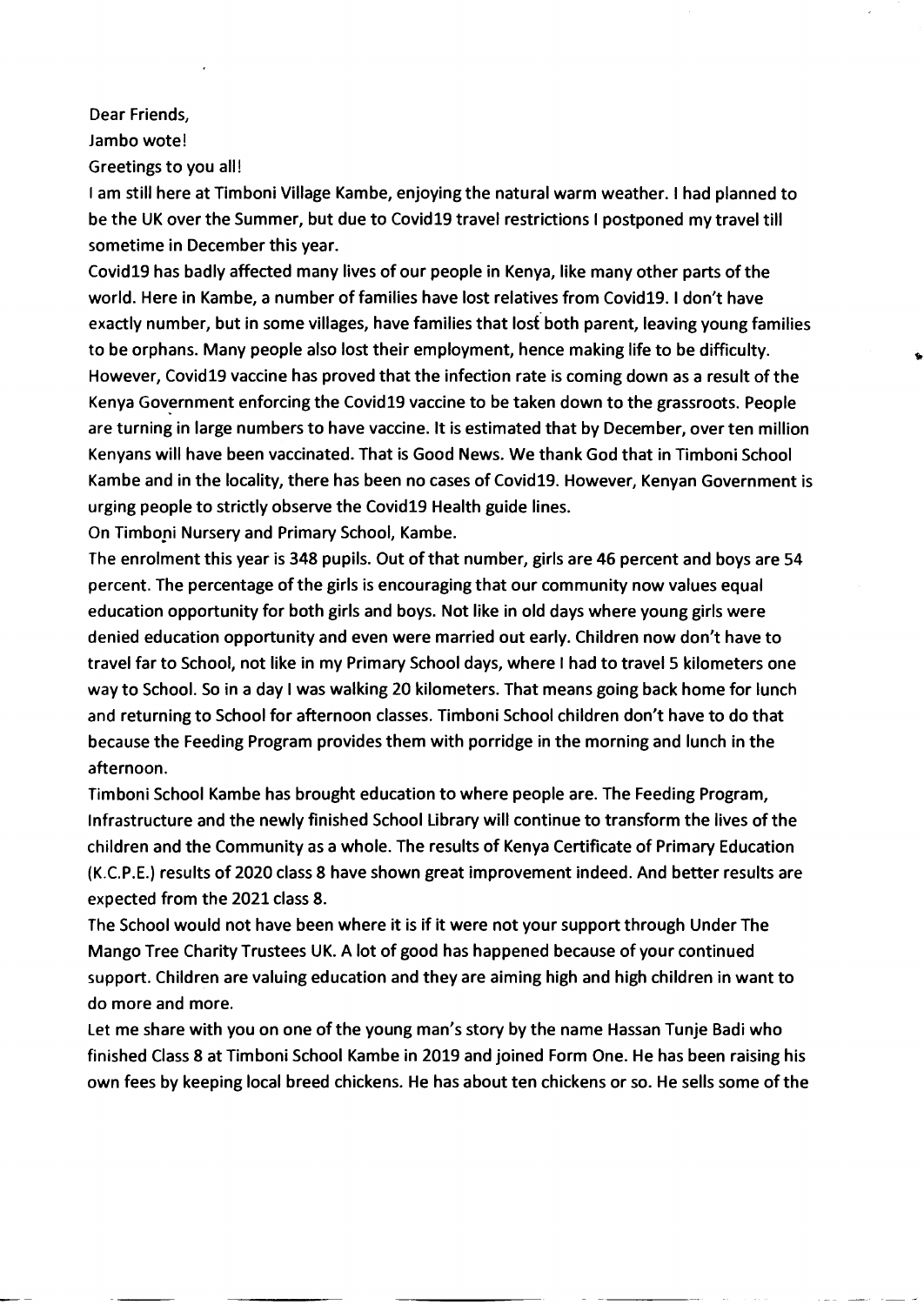eggs and leaves some to hatch; and when the eggs have hatched, he sometimes sells young the chicks to get his fees. He has been doing that since he joined Secondary School. This year he came to my house and shared his story. I went with him to his home and saw his small chicken shade. I was really impressed and felt that I wish I could assist him more. He is one of the rare children that I have seen who has the ambition for education despite his family poor background. He is so grateful to Timboni School, because of the foundation of Education he received. He wants to continue and finally achieve his hopes and dreams of becoming a Medical Doctor, so that he may give back to the community and serve his people. I have assisted him in small way from time to time but this year 2021 and next year 2022, he needs KShs.15,000/each year to clear his fees balances for 2021 and pay fees for 2022.

Attached herewith please find his own story which he has written himself. He is one of the bright and hard working young man who wants to achieve great things, should he get some assistance to complete his education.

Let me once again thank you for your continued support to the life and work of Timboni School Kambe. The School would not be where it has reached academically, financially and infrastructure if it were not for your kind, prayerful and loving support. Thank you too for the sponsorship of students to Secondary Schools. Mungu awabariki wote! - God Bless you all! Kwaherini kwa sasa! - Bye for now!

**Yours Sincerely,** 

Charles F Makonde (Rev) October 8<sup>th</sup> 2021 Timboni Village Kambe, Kenya